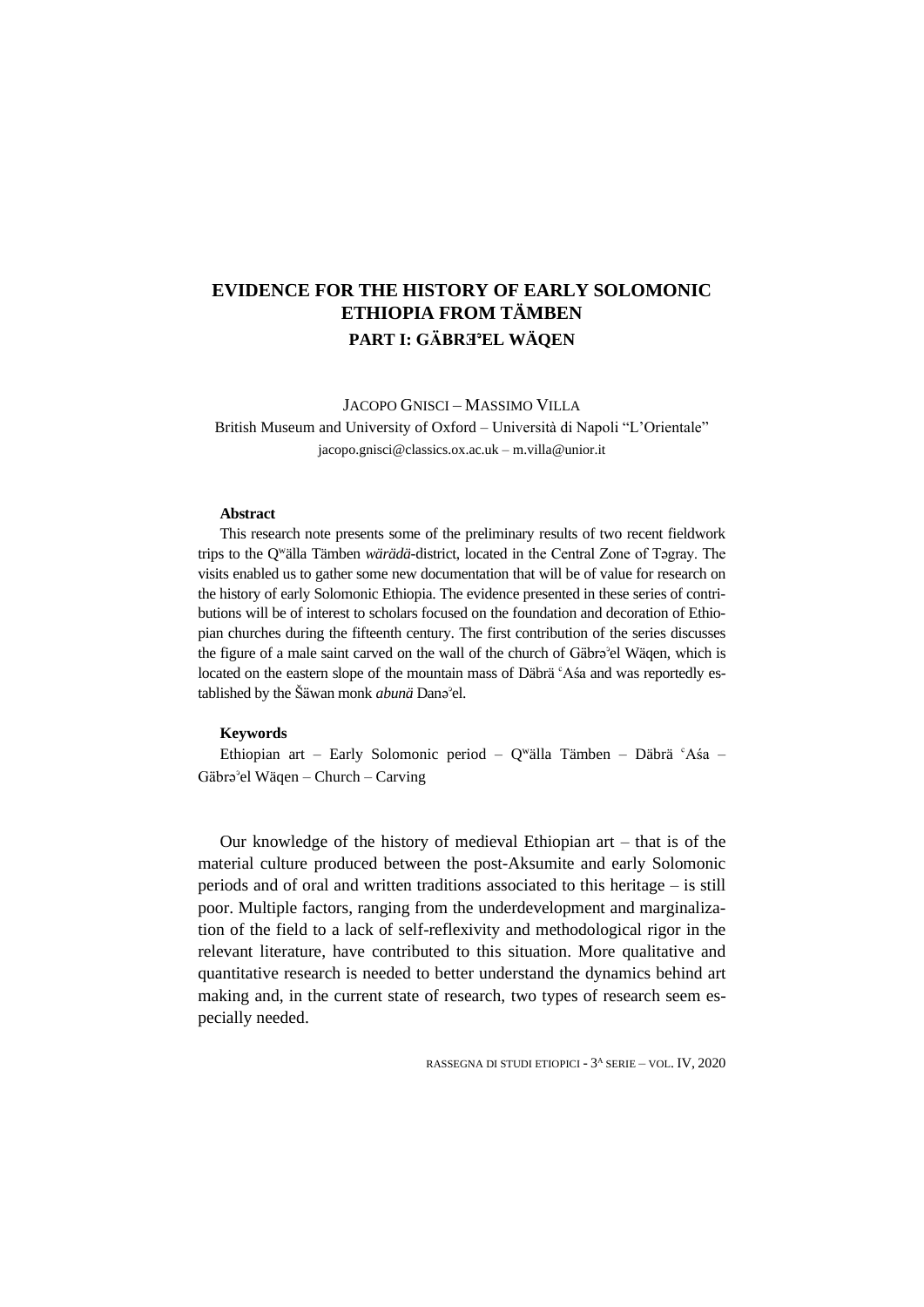#### 90 JACOPO GNISCI – MASSIMO VILLA

First, it is necessary to critically analyse and improve the existing approaches to the topic. Scholarship on Ethiopian art continues to focus too much on issues of formal exchange between the Ethiopian Empire and other traditions, and too little on a series of fundamental and interrelated questions which have to do with the production, significance, and function of art. The word "influence" continues to be used as a blanket term to refer to wide range of phenomena related to the circulation, transmission, adaptation, reconceptualization, and creation of visual culture without tackling the complexities inherent in such processes. In fact, to this day, some studies continue to adopt positivist methods, disregarding the conceptual and theoretical debates that have arisen in art history and other fields since the 1970s. Crucially, even the act of image making has been taken for granted, and insufficient attention has been paid to the background, intentions and motivations of artists and patrons. As others have argued elsewhere for the study of texts (e.g. Lusini 2001), the socio-cultural background of Ethiopian artists must be taken into consideration even when the objective is to explore the existence of formal connections between medieval Ethiopian images and earlier (possibly late antique) local antecedents or other artistic traditions.

This "cultural" turn needs to be combined with a more rigorous application of the "philological" method:<sup>1</sup> it is no longer acceptable to simply observe that certain features of Ethiopian art are attested in other traditions, as has been done in the past, just as it would not be acceptable to simply observe that an Ethiopic text is attested in other languages. Rather, in the same way as our understanding of the history of the Ethiopic literature has greatly benefited from a critical comparison of text versions in other oriental Christian traditions, it is necessary to flesh out, in as much as possible, the internal development of the different artistic themes attested within Ethiopia, seeking, on the one hand, to determine the material and cultural causes which prompted use and change, and, on the other hand, to establish whether there are correlations with other artistic traditions. Evidently, this research cannot ignore recent developments in other fields; for example, the study of the miniatures should proceed hand in hand with research on the diachronic development of the textual and material features of the Ethiopian manuscript;

<sup>&</sup>lt;sup>1</sup> For an overview of the trajectory of this approach to the study of manuscript illustration, see Bernabò 2017.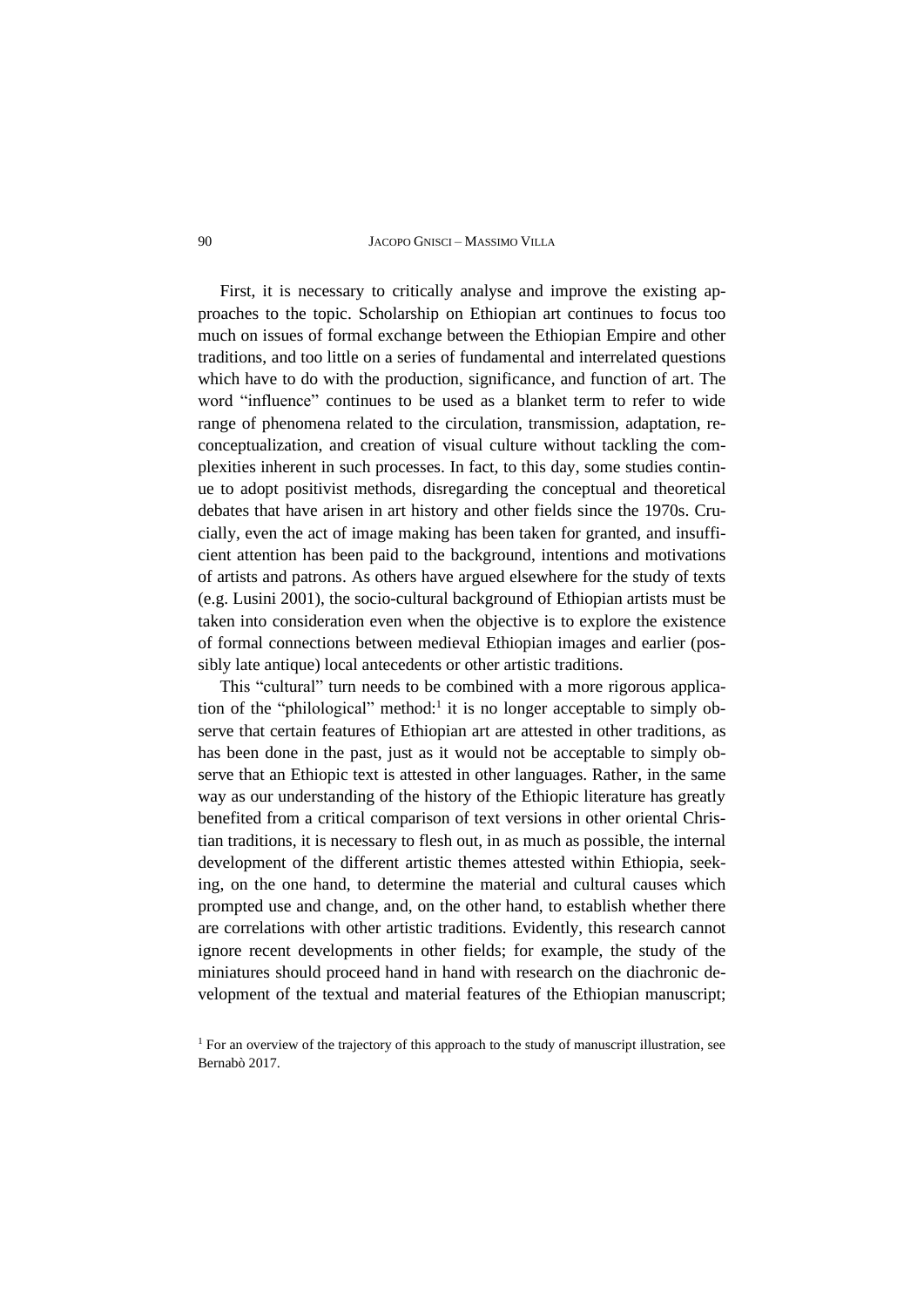the study of church architecture needs to take into consideration the evolution of the liturgy;<sup>2</sup> and so on.

Secondly, scholars must continue to heed Leroy's call to publish and describe the existing evidence (1955: 135). The importance of cataloguing has been repeated a number of times over the years (Bausi 2007; Wion and Bosc-Tiessé 1998), and we have recently emphasized its continuing importance for the study of written and material heritage of Ethiopia (Gnisci 2017; 2018; 2019; Villa 2018). Where possible, local traditions should also be recorded and published (e.g. Girma Elias 1977; Nosnitsin 2013*a*). To this end, we have been collaborating with colleagues who are working towards this common objective. However, despite continuous advancements, which cannot be summarized in a short contribution such as this, the amount of unpublished and uncatalogued data remains considerable, while the volume, and at times the methodological rigour, of relevant publications remains below an optimal level.

The present research note has been put together bearing in mind chiefly the second of these two research objectives. In other words, it aims to present some evidence for the study of early Solomonic Ethiopia, but it does not set out explore the significance of this evidence in detail. More specifically, our aim is to present readers with some valuable evidence that we recently had the opportunity to observe and photograph during a short fieldwork expedition to the the Q<sup>w</sup> älla Tämben *wärädä*-district, located in the Central Zone of Tagray (Ethiopia).<sup>3</sup> This includes a carving in the church of Gäbra<sup>3</sup>el Wäqen (Fig. 1), discussed in greater detail below, and a damaged wall painting that decorates the south altar of the church of Abba Yoḥanni, that will be discussed in a subsequent issue of the *Rassegna*. A second research trip carried out by Dr Villa in early December 2019 allowed for the gathering of oral traditions concerning the history of these and other monasteries in the area (on this, see Bulletin, pp. 177–78) – traditions that were documented

<sup>&</sup>lt;sup>2</sup> As Fritsch, Gervers (2012) attempt to do in their study of the development of the lateral sanctuaries in Ethiopian churches.

<sup>3</sup> With Dr Rafal Zarzecny (Pontificio Istituto Orientale, Rome) and Tesfay Gebremedhn (St. Yared Center for Ethiopian Philology and Manuscript Studies of the Mekelle University), to whom goes our gratitude for his assistance during the research trip.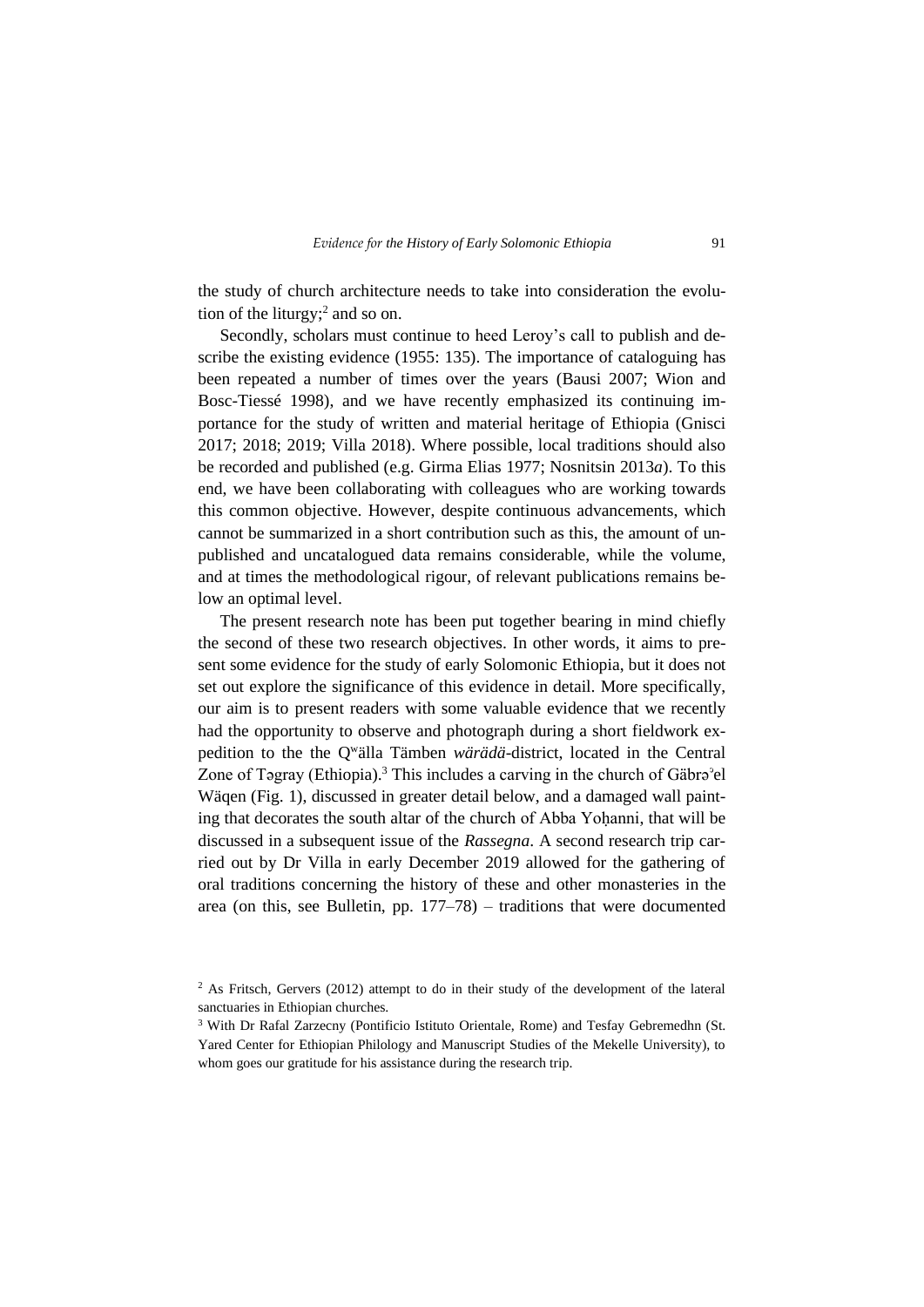#### 92 JACOPO GNISCI – MASSIMO VILLA

through interviews with one or more local clergymen per monastery.<sup>4</sup> Interviewees were asked to respond to questions on the foundation and the early history of their communities, on the commemoration practices in honour of the local saint, and on the number of the community members as well as the manuscript holdings in their possession.

In making this new data available for further research we have two main objectives. The first is to briefly review some comparative evidence to support a fifteenth century dating for the carving from Gäbrǝ<sup>3</sup>el Wäqen and the painting in Abba Yoḥanni and to show that they deserve further attention than they have hitherto received. Indeed, both remain unpublished even though their existence has been known to scholars for several years, who have at times mentioned them in passing. This lack of interest may perhaps be attributed to their poor state of preservation. Nevertheless, both the wall painting fragment and the carving are of considerable importance because they offer evidence of artistic practices that are otherwise practically unattested for the period and region in question, thus allowing us to improve our knowledge about the decoration of churches in fifteenth-century Ethiopia. Our second objective is to create a written record of the oral traditions that were documented through interviews as a way to offer some preliminary material which shall facilitate the cultural orientation of future research enterprises in the area. A wide number of large- and small-size institutions in Q<sup>w</sup> älla Tämben remain approximately or insufficiently studied on the grounds of their history and literary activities, and the two institutions considered here are no exception. Even worse, historical sources and the secondary literature sometime provide contradictory data, which results in the merging or, at the opposite extreme, in the multiplying of places and holy men. It is thus evident that a reliable mapping of the institutions and the spiritual genealogies cannot be carried out without a survey of the field. One further issue is obviously that of the local manuscript heritage, which has re-

<sup>&</sup>lt;sup>4</sup> The research trip was financed within the frame of the long-established cooperation agreement between the University of Naples "L'Orientale" and the St. Yared Center for Ethiopian Philology and Manuscript Studies (Mekelle University).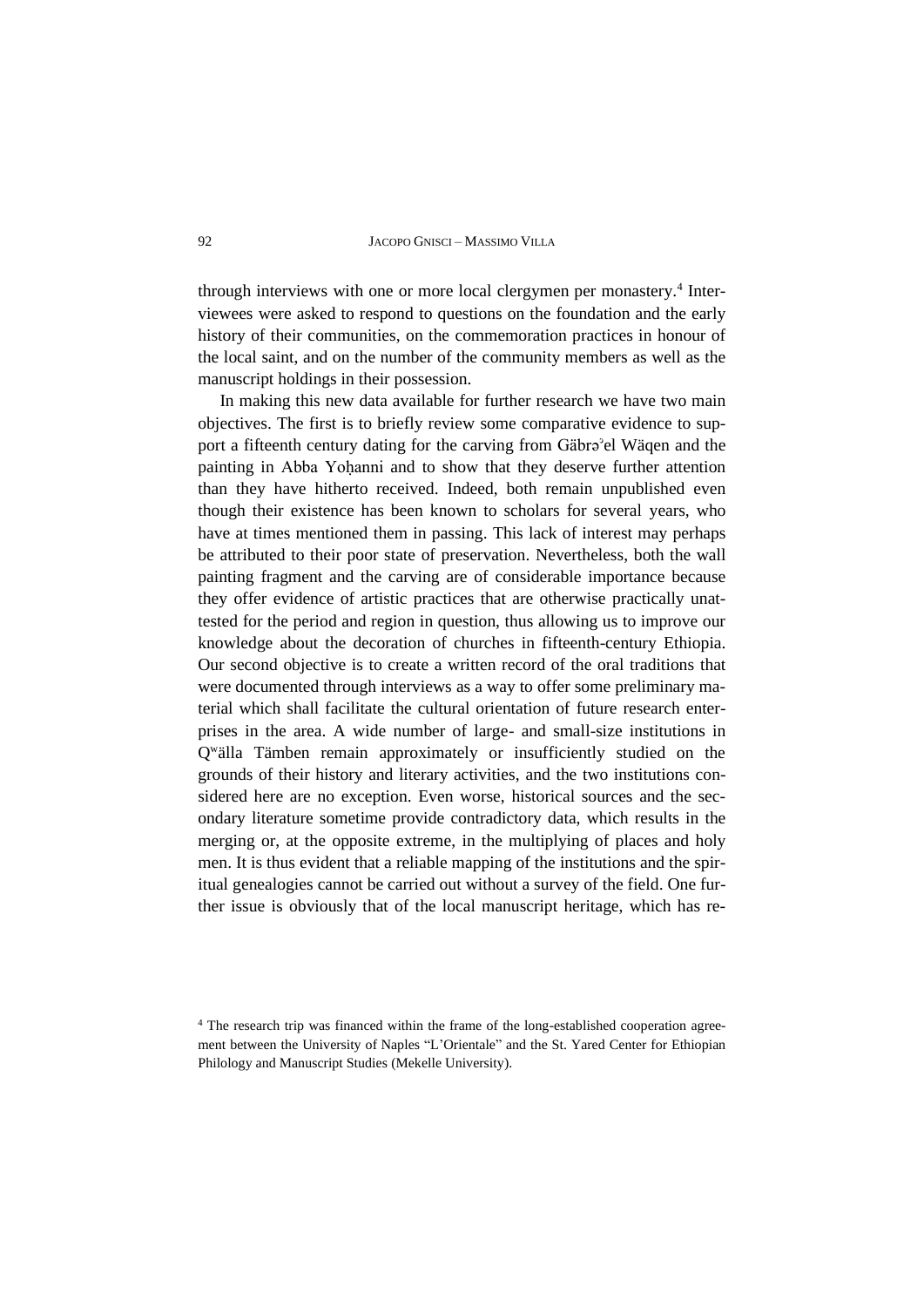mained substantially and deplorably unexplored by scholarship, with the notable exception of a recent survey of the library of Abba Yoḥanni.<sup>5</sup>

The carving comes from the church of Gäbrǝ'el Wäqen (Fig. 1),<sup>6</sup> which is situated approximately 10 km north-west of the town of <sup>c</sup>Abiy <sup>c</sup>Addi, the administrative center of Q<sup>w</sup>älla Tämben. The church lies on the eastern slope of Däbrä ʿAśa and to the west of the ʿAbiy ʿAddi–ʿAdwa road. Däbrä ʿAśa (sometimes Däbrä Ansa), literally "Mount of the Fish(es)", is a mountain mass in the shape of a tau cross on which seven sites, namely four monasteries (*gädam*) and three churches, are located. The four monasteries are (from west to east) Abba Yoḥanni, Qaqa Arba°tu ∃nsəssa Däbrä Təguhan, Däbrä Maryam Täʾamina, and Wäqen Qəddus Gäbrəʾel. The three churches are Qaddus Yoḥannas Wäldä Näg<sup>w</sup>ädg<sup>w</sup>ad, Abunä 'Abiyä Hgzi', and Qaddus Mikaʾel (see map in Fig. 2). As to the peculiar name of the mountain, a local narrative claims the existence of a legendary underground lake populated with fishes or with as many saintly hermits as fishes.<sup>7</sup> Locals also refer to a system of internal galleries which would cross the mountain and connect some of the above monasteries, in particular Abba Yoḥanni and Däbrä Maryam Tä<sup>3</sup>amina. At the same time, Gäbra<sup>3</sup>el Wäqen also belongs to a constellation of five monasteries collectively referred to as Däbrä Bärtarwa – which only partially overlaps with the Däbrä ʿAśa cluster. In addition to the abovementioned monastery of Däbrä Maryam Täʾamina, this latter grouping includes the churches of Däbrä Abunä Tadewos, Qəddəst Maryam Abba Nob,

<sup>&</sup>lt;sup>5</sup> The survey was fostered by the exceptional finding of a new manuscript witness to a rare non-canonical work, the *Shepherd of Hermas* (Erho 2020). In 2017 Abba Yoḥanni's library contents were systematically investigated, though not photographed. A full report of the manuscript collection will be published in the coming years (personal communication from Ted Erho, January 15, 2020).

<sup>6</sup> Full name Wäqen Qəddus Gäbrəʾel *gädam*. Coordinates: 13°43'35.2" N, 38°58'12.4" E.

<sup>&</sup>lt;sup>7</sup> Local people in Abba Yohanni explained the place name in the following way:  $\mathbf{\hat{P}}$ .  $\mathcal{P}$  ፡ ዓሳ። ውስጣ ፡ ባሕርን ፡ ዓሳን።, "the saints are as (numerous as) fishes, inside (there is) a lake and fishes". A further explanation documented in the monastery of Qaqa Arbaʿtu Ǝnsǝssa Däbrä Təguhan connects the events to the pre-Christian time: ብዘመነ፡ ኤልያስ፡ ቴስ ያዊ፡ ዝበሃል፡ ኩፉእ፡ ንጉስ፡ ነይሩ። ቅዱሳን፡ ናብቲ፡ ባሕሪ፡ ተዋሒጦም። በዝሖም፡ ከ ም፡ ዓሳ፡ እዮም።, "at the time of Elijah the Tishbite there was a violent king, the saints entered the lake and were as many as fishes". These traditions are apparently extant only in oral shape.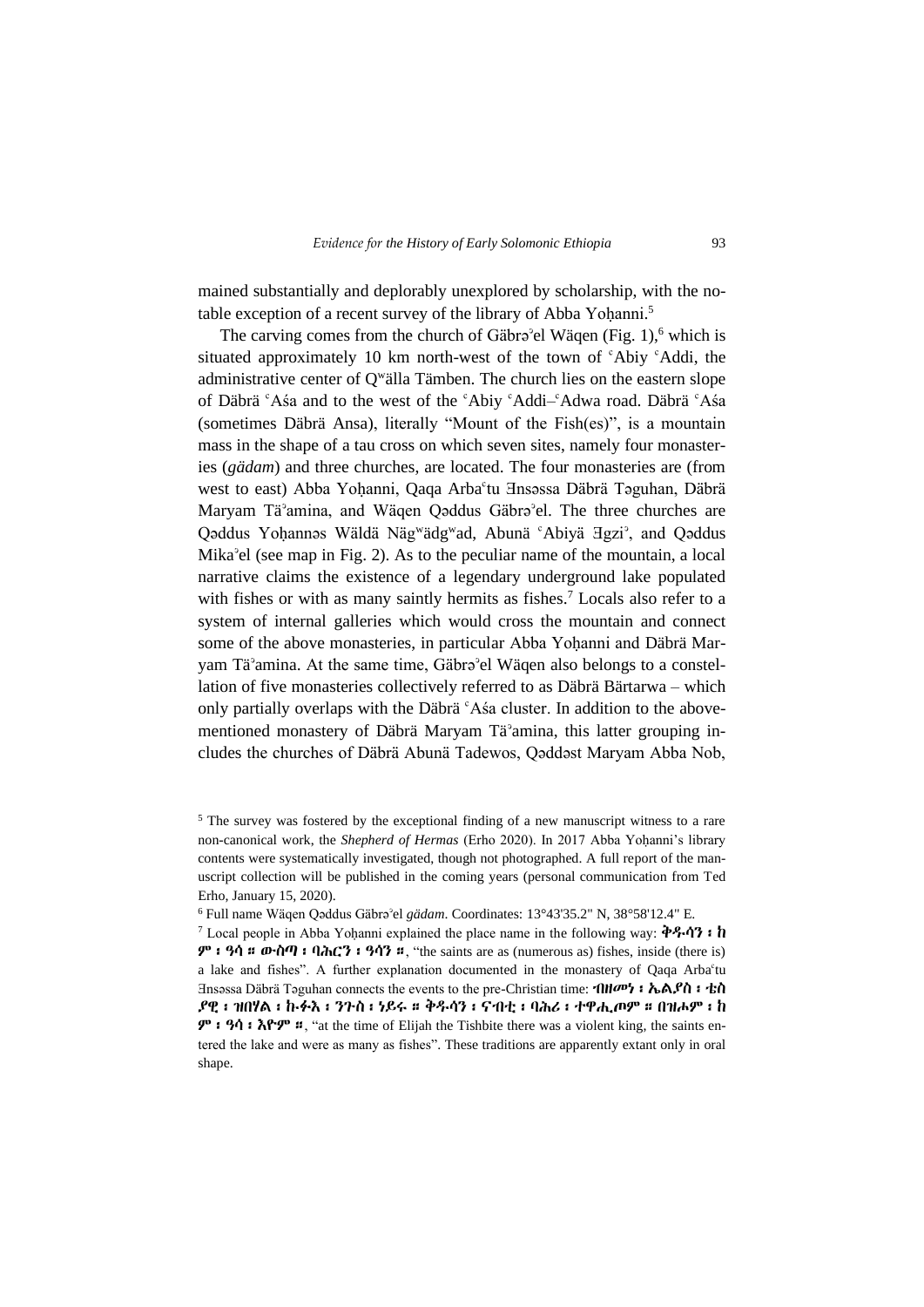and Däbrä Abunä Qawlos.<sup>8</sup> This situation points to the existence of multilayered institutional "nets" that are based on geographical proximity and partially overlap with each other.<sup>9</sup>

At present, it is possible to reach the foot of the mountain on which Gäbrə<sup>3</sup>el Wäqen is located with a 4WD. A gentle climb about a third of the way up the mountain's side leads to the church. The complex, like a lavra monastery, is associated to a group of caves that are used for storage and dwelling and are situated at approximately the same level of the church further to the west. A steep climb up the mountain leads to a ledge with a hypogeum. A damaged and steep set of stairs leads down to two roughly hewn chambers that appear to have had a funerary function (Fig. 3); a brick structure has been erected at an undetermined later period above it. Finally, a steep climb to the top mountain leads to a rock pillar that has been hewn out at its centre, like a chimney, to enable ascent to its top (Fig. 4).

Local traditions, reported elsewhere, and reiterated to us, connect the church, tombs, and pillar to the memory of a local fifteenth-century saint, Dana<sup>3</sup>el of Wäqen (Buxton 1971: 62).<sup>10</sup> Kinefe-Rigb Zelleke reports that *abunä* Danəʾel lived at the time of king Zärʾa Yaʿqob, by whom he was well-

<sup>8</sup> This information was collected during the 2019 research trip. It is important to stress that, contrary to a general claim, Däbrä Abunä Tadewos (locally named also Dabba Tadewos) did not disappear long ago. Coordinates of the site are 13°46'26.8" N, 38°59'37.6" E. The church is reportedly situated over the place where the original building was set on fire and *abunä* Tadewos of Däbrä Bärtarwa died (De Santis, 1942; Conti Rossini, 1943). The name Däbrä Bärtarwa, possibly linked to the name of the river Wär $\text{``}$  (Tigrinya Wär $\text{``}$ ), is locally explained as a contracted form from *bärri tärara* "gate of the mountains", to refer to the area lying between the two mountain masses of Wärqamba and Däbrä ʿAśa, and also evocatively referred to as *bärri qəddusan* "gate of the saints", because the saints coming from the north were forced to transit between them. The name Batarwa is also mentioned in a land charter of the *Liber Axumae* (Conti Rossini 1910: 24, no. 8).

9 I deliberately avoid here to use the term "network", well aware of the latter's limitations in term of vagueness and especially in the absence of detailed studies on the historical interconnections among the various ecclesiastical institutions (Nosnitsin, 2013*b*; Lusini, 2015). It is however informative, as emerged on multiple occasions during the research trip, that different interviewees in different places never hesitated to list the five institutions as "members of Däbrä Bärtarwa".

<sup>10</sup> Not to be mistaken, according to Kinefe-Rigb Zelleke (1975: 68), for an even more mysterious local saint called Danǝʾel of Tämben, styled as the "apostle of Tämben" and connected to the foundational legend of the monastery of  $\overline{A}$ nda Abunä Mär<sup>c</sup>awi Krəstos in Šəre.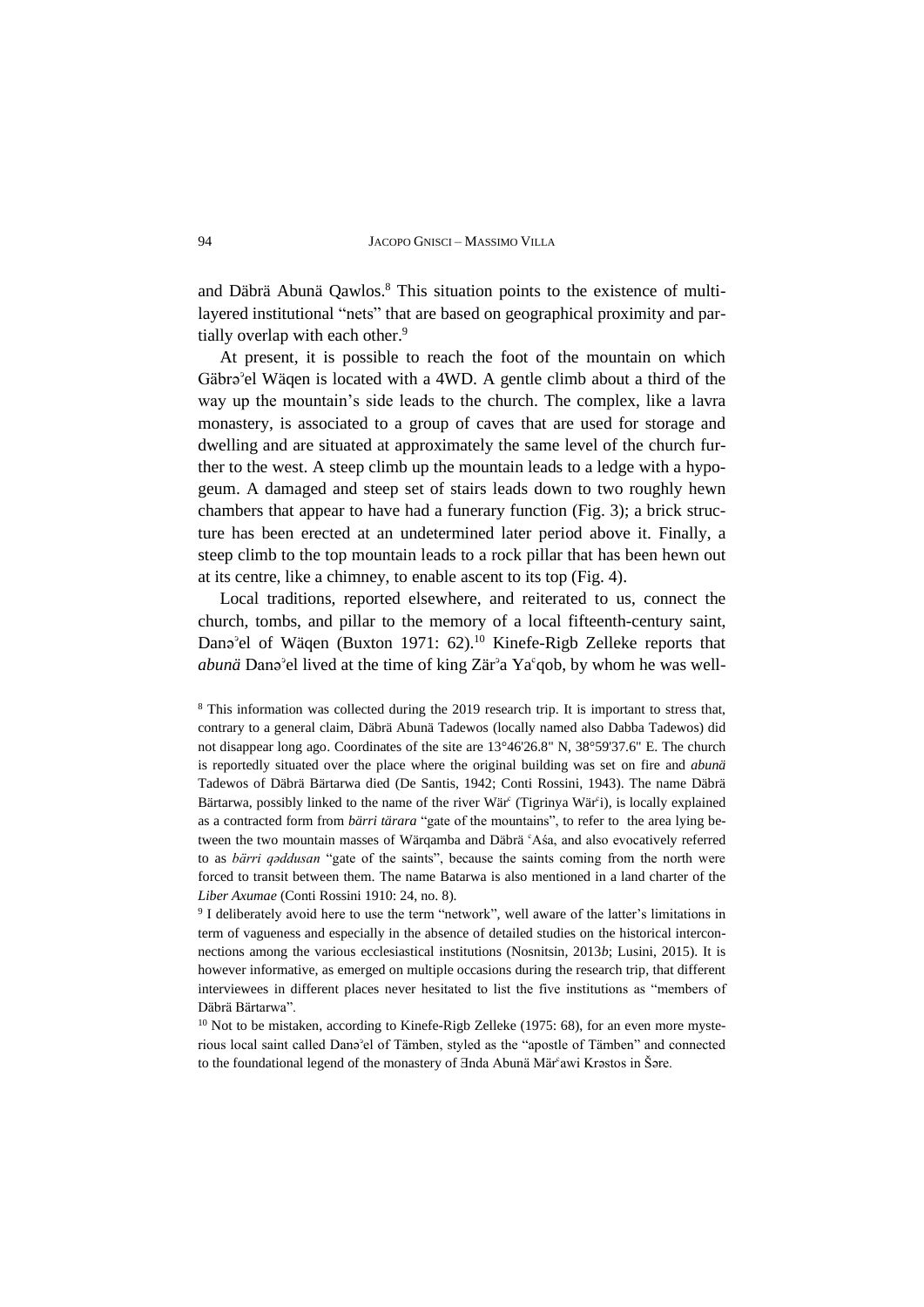respected (1975: 68). According to these local traditions, which were reiterated to us by the monks, he was a native of Šäwa who was exhorted to leave his home country by God in his dreams and move to Tämben.<sup>11</sup> Therein Danəʾel was visited again by God in his sleep. Because of God's will Danəʾel's hand became like "divine fire" (*ǝssatä mäläkot*) and he was able to shape the rock like wax. In so doing, the church construction was miraculously completed in three days, as promised by God.<sup>12</sup> Dana<sup>3</sup>el is also credited with having excavated his "prayer house", i.e. the chimney-like rock pillar situated atop the monastery. *Abunä* Danəʾel died on 19 Taḫśaś, but his commemoration (*täzkar*) is celebrated on 10 Miyazya.<sup>13</sup> Information recorded on the founder's life is probably identical to the narrative exposed in the hagiographical account of the saint (*Gädlä Danǝʾel*), which is reportedly preserved in the local library.<sup>14</sup> This cannot be assessed with certainty, since the manuscript holdings of the community, estimated by locals to be approximately one hundred fifty units, were not surveyed during the research trip. At present, the community claims that manuscripts are not locally made and that books are purchased from other places. The monastic community, once flourishing, has also declined over time and now only four monks live at the church or in the surroundings (Fig. 5). <sup>15</sup> The church hosts four *tabot*s. These

<sup>15</sup> Among them we are particularly grateful to Abba Tadewos Haylu, who kindly accepted to be interviewed during the 2019 research trip.

<sup>&</sup>lt;sup>11</sup> He was reported to have come from the south; more specifically, and not without a patent anachronism, from Addis Abäba. As acknowledged by Marrassini (1981: lxxii), the theme of God's or an angel's call to leave the home country and settle in a new land is very common in the Ethiopic hagiography (e.g., Iyäsus Mo<sup>3</sup>a, Märha Krǝstos, Zäyohannǝs, Tadewos of Däbrä Maryam, and others) and is ultimately dependent upon the story of Abraham (Gen 12:1–4).

<sup>12</sup> Another tradition claims that the place name comes from the Amharic expression *wäy qän* "what a day," pronounced by *abunä* Tänśəʾa Mädḫən during his visit to *abunä* Danəʾel's monastery. The church of Tänśə<sup>°</sup>a Mädhən lies at an approximately thirty-minute walk from Gäbrəʾel Wäqen, to the north-west of Däbrä ʿAśa.

<sup>&</sup>lt;sup>13</sup> No commemorative notice for Dana<sup>3</sup>el of Wäqen is found in the known edition of the Ethiopic Synaxarion.

<sup>&</sup>lt;sup>14</sup> The *Life* of Dana<sup>s</sup>el remains unpublished. Kinefe-Rigb Zelleke (1975: 68) records the existence of at least two copies: one kept at the monastery of Däbrä Təguhan (perhaps mistaken by the author for Gäbra'el Wäqen) and the other on a microfilm at the Institute of Ethiopian Studies in Addis Abeba (no. 116, originating from the same site).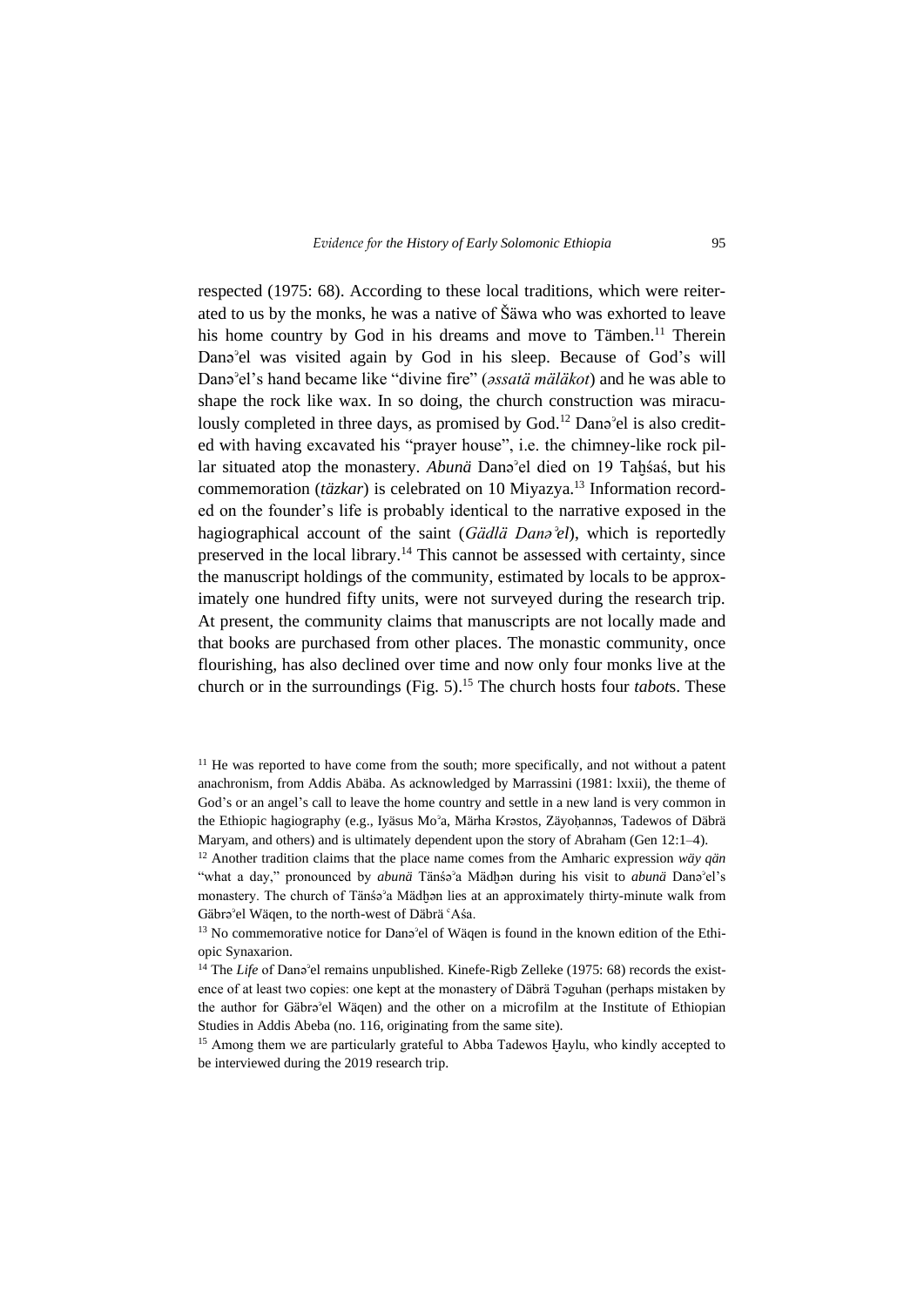are consecrated to the archangels Gäbrəʾel, Mikaʾel, to St. Mary and to *abunä* Danəʾel.

Both the cave-dwellings and the funerary structure associated to Gäbrǝ<sup>3</sup>el Wäqen have received limited attention and would deserve a more detailed investigation.<sup>16</sup> On the other hand, the church, hewn out of limestone and measuring approximately 10 x 13 x 2.6 meters, has been described by other researchers including David R. Buxton (1971: 60–62) and Ewa Balicka-Witakowska (2010), who believe that it was built in the fifteenth century (Fig. 6). <sup>17</sup> This dating is supported by a study of Ethiopian sanctuaries published by Michael Gervers and Emmanuel Fritsch, who point out that this church, like the nearby church of Abba Yoḥanni, has a triple sanctuary with a rock-hewn high altar at the centre and two smaller hewn altars in the side rooms to the north and south – a feature which they associate with structures created between the fourteenth and fifteenth centuries (2012: 50). The church also owns a cross, locally referred to as *mäsqäl zä-wärq*, <sup>18</sup> that can be tentatively dated to the fifteenth century on the basis of its style (Balicka-Witakowska 2010: 1136). The cross has an inscription that indicates that it belongs to the church of Gäbrǝ<sup>3</sup>el Wäqen, so it may be tentatively taken as additional evidence that the church was built by the fifteenth century.<sup>19</sup>

Gäbrə<sup>3</sup> el Wägen's southern façade is exposed and can be reached through a hewn trench with a south-north orientation which may once have been roofed (Fig. 7) and which recalls the solution adopted for other rock-hewn churches in the Tǝgray and Amhara regions (e.g. Phillipson 2009: figs. 159;

<sup>19</sup> Evidently, the inscription could have been added at a later date.

<sup>&</sup>lt;sup>16</sup> It would be especially important to attempt to establish a date for the hypogeum and determine its relation to similar funerary structures in other parts of the region (e.g. Phillipson 2009: 40–41, 46–47, 88–91), which are, however, usually connected with the sanctuary area of a church. If this structure approximately dates, like the church, to the fifteenth century, it would represent an interesting example of both continuity and discontinuity with earlier traditions.

<sup>&</sup>lt;sup>17</sup> Ruth Plant (1985: 153–54), drew plans of the church without attempting to date it. The church has also been discussed in connection to its tablet-woven hangings (e.g. Gervers 2004; Henze 2007).

<sup>18</sup> I.e. "golden cross." The cross is said to have originally belonged to *abunä* Danəʾel. Like other such objects associated with the memory of holy men, it is believed to have curative powers: once it is ritually washed, the water used to wash it is given to drink or make ablutions to women in labour, the sick, or people who have been bitten by a snake.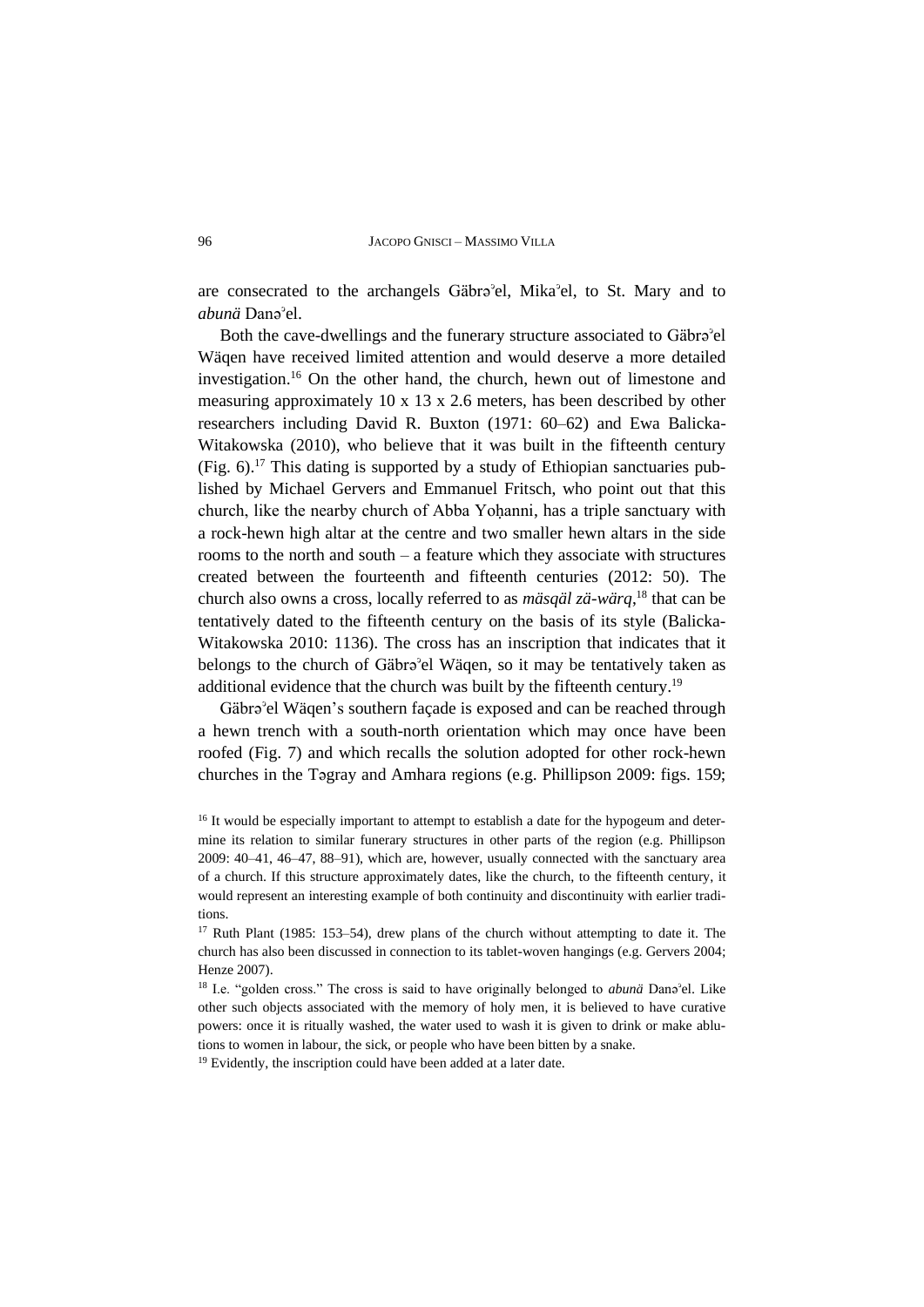167; 172). Access to this trench is gained through a brick structure of later date. An ambulatory, obtained by hewing the rock, surrounds the other three sides of the church. Rough carvings decorate the exterior of the southern and western walls of the church, most are small crosses, but there is a standing figure to the right of the western door (Fig. 1), which appears to be a male saint, although there are no elements to attempt an identification. This feature of Gäbrə<sup>3</sup>el Wäqen is of considerable interest because, as far as we can say, there are no other churches featuring carved figurative decoration on their exterior walls, and the few parallels that come to mind are found in churches in Lasta. <sup>20</sup> The first obvious comparison is offered by the standing figures in relief the chapel of Betä Golgota (Fig. 8; Phillipson 2009: figs. 265; Mercier and Lepage 2012: 5.37, 5.39). Another, less-known, example is offered by the carved figure on the door Qanqanit Mikaʾel (Phillipson 2009: fig. 169). The Gäbrə<sup>3</sup>el Wäqen figure has not been compared to these carvings before, even though it clearly bears comparison to them both in terms of medium and iconography.<sup>21</sup>

It is known that such carvings are difficult to date. Thus, for instance, Fritsch and Gervers argue for a late fourteenth to early fifteenth century date for Betä Golgota (Fritsch and Gervers 2012: 15), and thus implicitly for a post-fourteenth-century date for the carved figures; Phillipson proposes a twelfth to early thirteenth century date for the figures in Betä Golgota (2009: 179–80) and a ninth to tenth century date for Qanqanit Mikaʾel (2009: 188); while Mercier and Lepage argue that the figures in Betä Golgota were created prior to the thirteenth century (2012: 113) and consider the figure in Qanqanit Mikaʾel as a subsequent adaptation of the same concept (2012: 111). These carvings, in which a figure stands under an arch, have been rightly compared with depictions of evangelists in late antique and early Solomonic Ethiopic Gospels (e.g. Phillipson 2009: 191). Some of the figures in Betä Golgota, such as St George, hold a cross in one hand and an unidentified object in the other. Phillipson (2009: 191), as well as Lepage and Mer-

<sup>&</sup>lt;sup>20</sup> Other parallels between the churches built in these areas have been pointed out elsewhere, see for instance the evidence presented in Phillipson (2009) and Fritsch, Gervers (2012).

<sup>&</sup>lt;sup>21</sup> Another example of figurative carving can be seen in the prayer room of *abunä* Abraham associated to the ambulatory of the late fourteenth or fifteenth-century church of Däbrä Sayon, reproduced in Fritsch, Gervers (2012: fig. 11).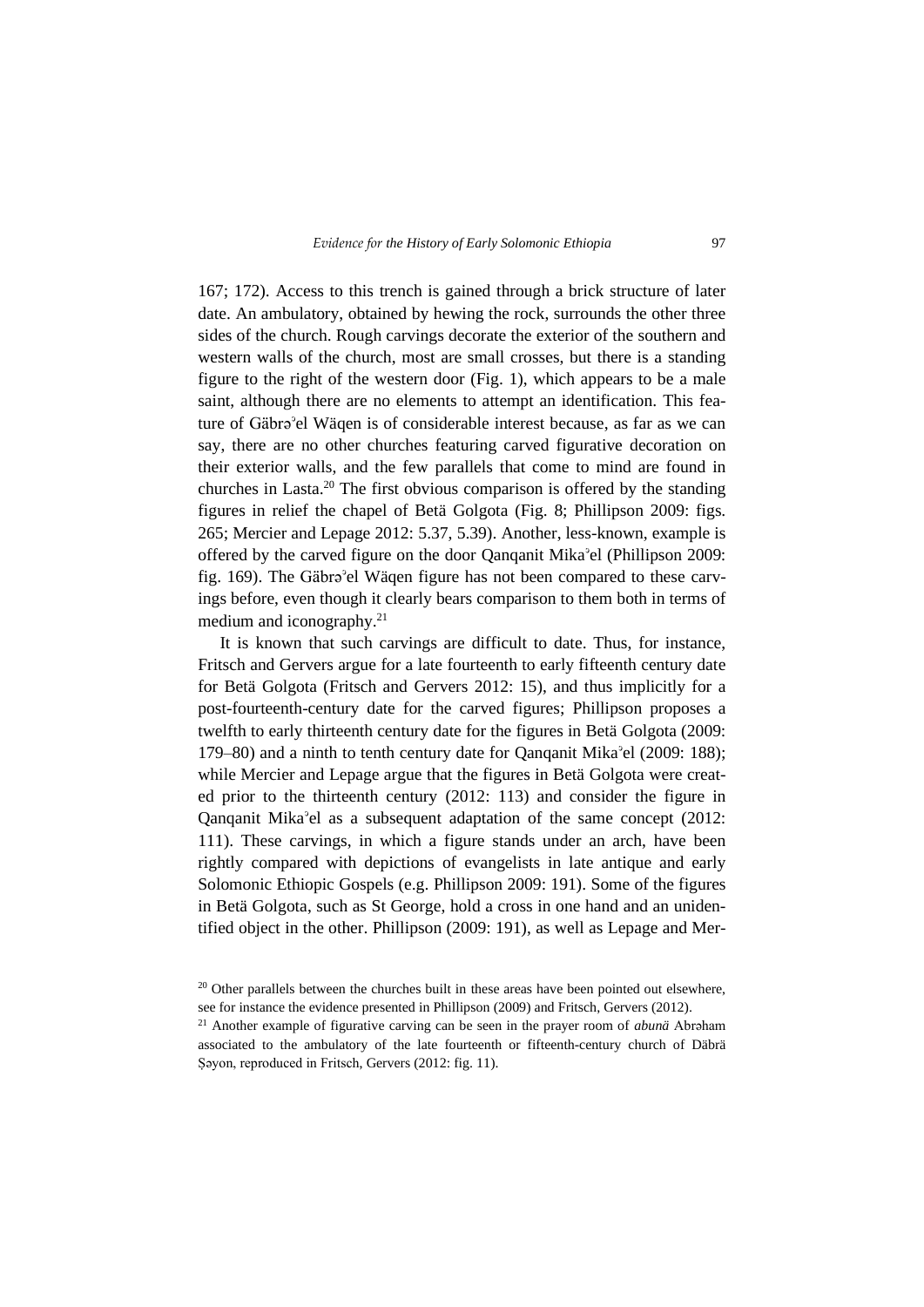#### 98 JACOPO GNISCI – MASSIMO VILLA

cier (2012: 113), have suggested that this latter object could be a book, in the light of evangelist portraits such as the ones that appear in the Gärima Gospels (McKenzie, Watson 2016: figs. 74–76) and in later manuscripts.<sup>22</sup> The Gäbrə<sup>3</sup> el Wäqen figure also appears to be holding an object in its right hand, but it is difficult to discern what this might be, whereas his left hand appears to point at something. This gesture appears in portraits of evangelist and holy men in Ethiopia as in other traditions, in which the figure points towards the codex held in the opposite hand (Fig. 9), so it quite possible that the Gäbra<sup>3</sup>el Wäqen figure has a manuscript in his right hand (Fig. 1).

If the figures at Qanqanit Mikaʾel and Betä Golgota can be compared in terms of iconography and medium to the Gäbra<sup>3</sup>el Wäqen carving, they differ considerably from it in terms of style and technique. The former are carved in relief, whereas the features and garments of the Gäbra<sup>3</sup>el Wäqen are outlined with incised lines. In this respect, metal objects decorated with incised figures and paintings provide better material for a comparative analysis – though even among this enlarged body of evidence few examples provide firm dates. Stylistically, the Gäbrǝ<sup>3</sup>el Wäqen carving recalls the paintings in the oratory of Qorqor Danǝʾel (Mercier and Lepage 2005: 138–39), which, as others have pointed out (Bosc-Tiessé 2014: 13), appear to belong to a period between the fourteenth and fifteenth centuries (Fig. 10); and a number of crosses that have been assigned to the fifteenth century (e.g. Heldman 1993: cat. 79). It thus seems quite possible that the Gäbra<sup>3</sup>el Wäqen figure was carved at the time of the church's construction or shortly after, if we accept the fifteenth-century date suggested by other researchers.

What will now need to be established is the significance of this figure in relation to our understanding of early Solomonic art and culture. Was it originally painted like the figures in Betä Golgota must have once been? Was this type of decoration seen as complementary or alternative to adorning the exterior of churches with paintings? Is it possible that similar figures were found on the exterior of other churches but have been eroded by atmospheric weathering? Should the practice of decorating the exterior of churches be placed into relation with certain areas or monastic groups? Or, alternatively,

<sup>&</sup>lt;sup>22</sup> This is not implausible, but it is worth noting that in some Gospel books, such as ms Paris, BnF Éth. 32 (Lepage 1987: figs. 13–16), the evangelists hold a small cylindrical object that could perhaps represent a scroll (cf. Lowden 1988: pls. III, V, VII).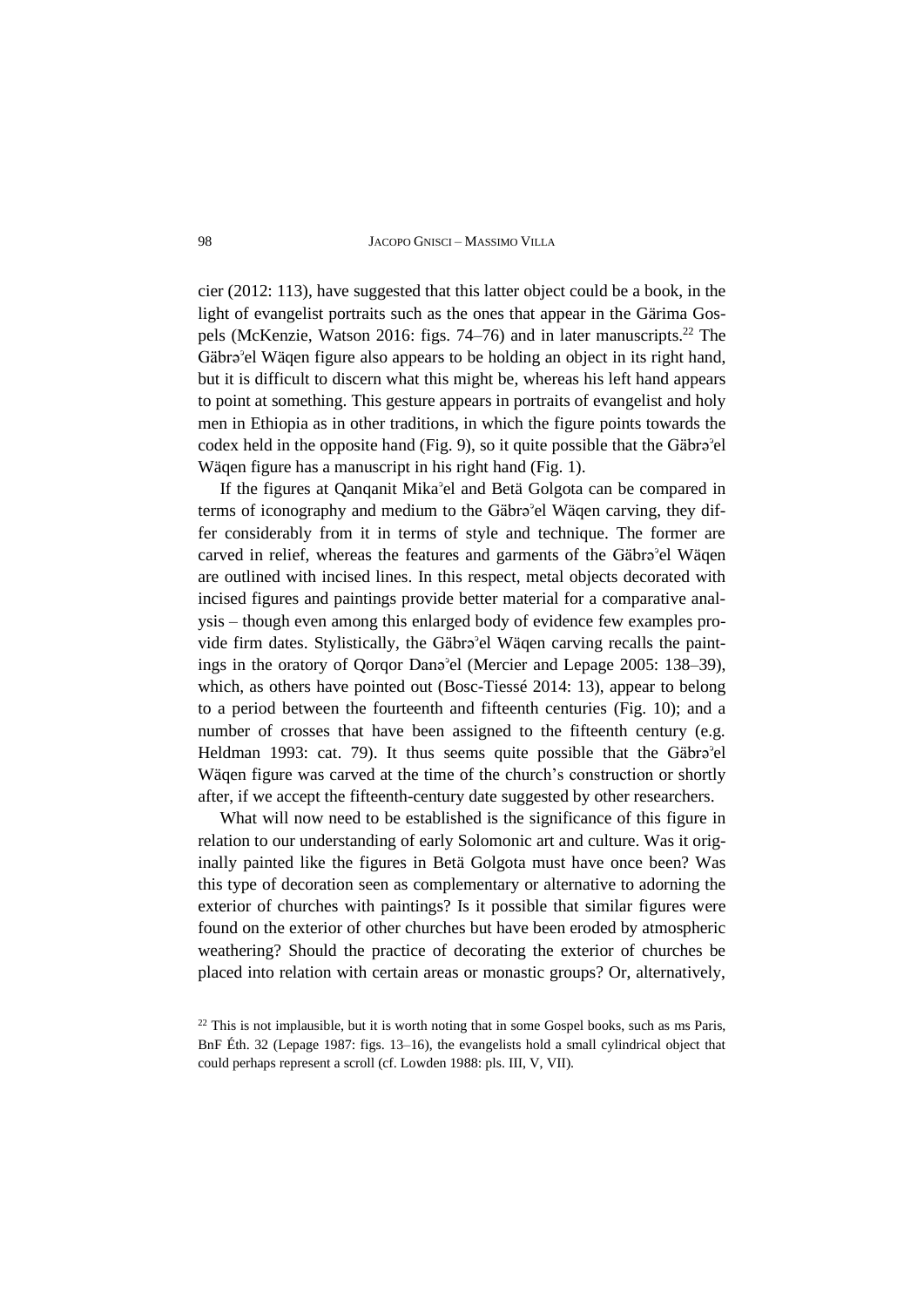should we seek connections with other traditions, such as the Armenian, where carved figures often decorate the exterior of religious buildings (e.g. Pogossian, Vardanyan 2019)? What was the function of such figures? Could they have been understood as portraits of the founder(s) of a monastic or ecclesiastical institution and have been the object of veneration or commemoration? Or, alternatively, could they have been made for a group of people who were not allowed to enter inside the church? Addressing these and similar questions about Gäbrǝ<sup>3</sup>el Wäqen figure is challenging but vitally important for understanding the society which produced it.

## BIBLIOGRAPHIC REFERENCES

- Balicka-Witakowska, E. (2010) Wäqen Gäbra<sup>3</sup>el, in S. Uhlig (ed.), *Encyclopaedia Aethiopica* 4, 1135*a*–36*a*. Wiesbaden.
- Bausi, A. (2007) La catalogazione come base della ricerca: Il caso dell'Etiopia, in B. Cenni, C. M. F. Lalli and L. Magionami (eds), *Zenit e Nadir II. I manoscritti dell'area del Mediterraneo: la catalogazione come base della ricerca. Atti del Seminario internazionale. Montepulciano, 6-8 luglio 2007*, 87–108 (Medieval Writing, Settimane poliziane di studi superiori sulla cultura scritta in età medievale e moderna 2). Montepulciano.
- Bernabò, M. (2017) Nascita di una disciplina, Weitzmann, Toesca, Salmi: la strada si biforca. *Rivista di storia della Miniatura* 21, 162–76.
- Bosc-Tiessé, Claire (2014) Le site rupestre de Qorqor (Gar'āltā, Éthiopie) entre littérature et peinture : Introduction à l'édition de la *Vie et des miracles de saint Daniel de Qorqor* et aux recherches en cours. *Afriques* (November 19, 2014): http://journals.openedition.org/afriques/1486.
- Buxton, D. R. (1971) The Rock-Hewn and Other Medieval Churches of Tigré Province, Ethiopia. *Archaeologia, or, Miscellaneous Tracts Relating to Antiquity* 103, 33–100.
- Chojnacki, S. (2006) *Ethiopian Crosses: A Cultural History and Chronology*. Milan.
- Conti Rossini, C. (1909–10) *Documenta ad illustrandam historiam, I: Liber Axumae* (Corpus Scriptorum Christianorum Orientalium, Scriptores Aethiopici 8). Paris and Leipzig.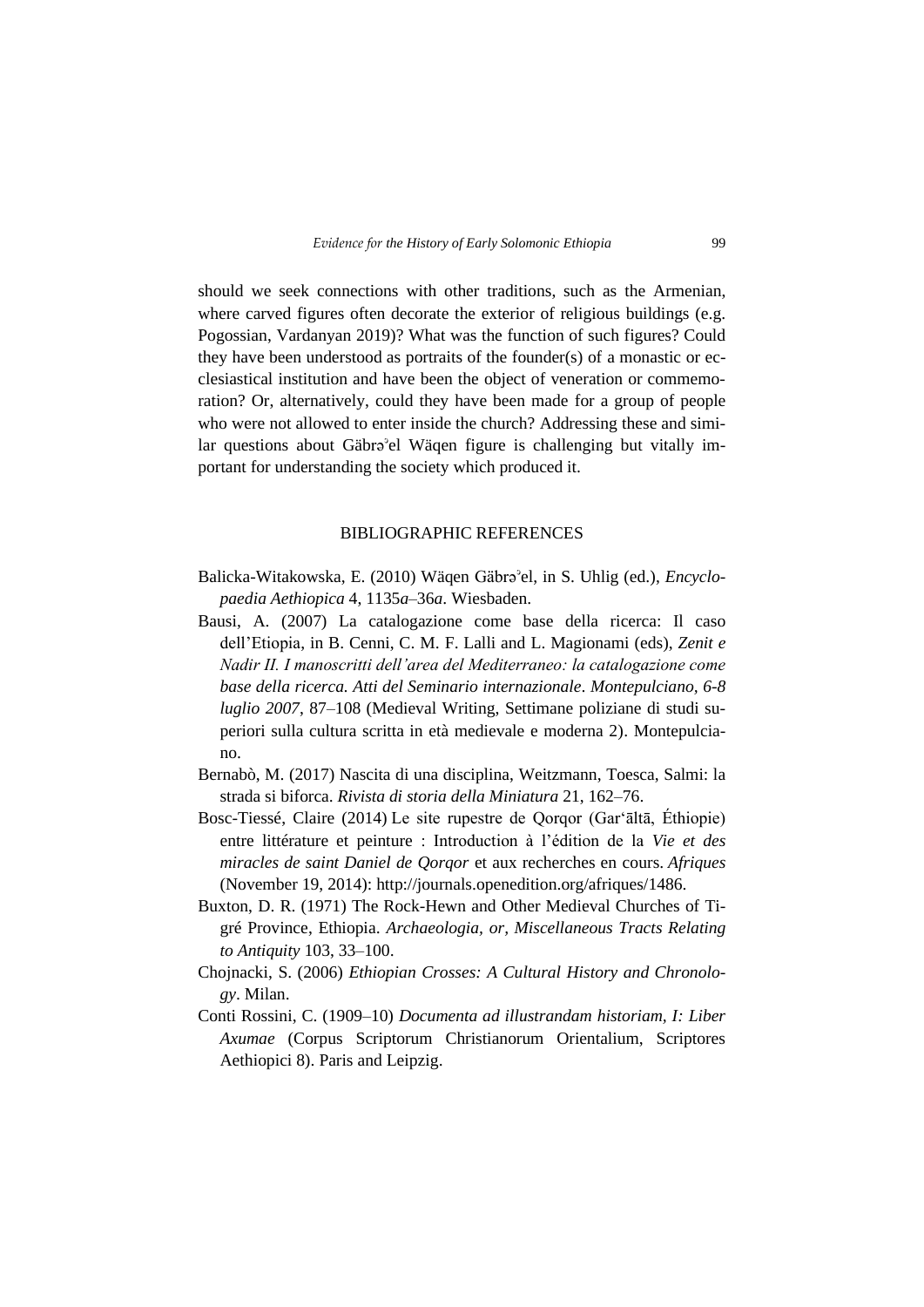— (1943) Rec. De Santis, R. (1942). *Rassegna di Studi Etiopici* 3, 335–40.

- De Santis, R. (1942) Il *Gadla Tādēwos* di Dabra Bārtārwā, un contributo allo studio della letteratura agiografica etiopica. *Annali Lateranensi* 6, 1–116.
- Erho, T. (2020) A Fourth Ethiopic Witness to the *Shepherd of Hermas*, in Toca M. and D. Batovici (eds), *Caught in Translation. Studies on Versions of Late Antique Christian Literatures*, 241–66. Leiden–Boston.
- Fritsch, E., M. Gervers (2012) Pastophoria and Altars: Interaction in Ethiopian Liturgy and Church Architecture. *Aethiopica* 10, 7–51.
- Gervers, M. (2004) The Tablet-Woven Hangings of Tigre, Ethiopia: From History to Symmetry, *The Burlington Magazine* 146 (1218), 588–601.
- Girma Elias (1977) The Monastery of Abrentant in Waldibba. *Abbay: documents pour servir à l'histoire de la civilisation éthiopienne* 8, 93– 118.
- Gnisci, J. (2017) Towards a Comparative Framework for Research on the Long Cycle in Ethiopic Gospels: Some Preliminary Observations. *Aethiopica* 20, 70–105.
- (2018) Crosses from Ethiopia at the Dallas Museum of Art: An Overview. *African Arts* 51 (4), 48–55.
- (2019) A Fifteenth-Century Ethiopian Icon of the Virgin and Child by the Master of the Amber-Spotted Tunic. *Rassegna di Studi Etiopici*, terza serie, 3, 183–93.
- Heldman, M. E. (1993) The Early Solomonic Period: 1270–1527, in Grierson, R. (ed.), *African Zion: The Sacred Art of Ethiopia*, 141–92. New Haven, CT and London.
- Henze, M. H. (2007) Studies of Imported Textiles in Ethiopia, *Journal of Ethiopian Studies* 40 (1-2), 65–82.
- Kinefe-Rigb Zelleke (1975) Bibliography of the Ethiopic *Hagiographical Traditions. Journal of Ethiopian Studies* 13 (2), 57–102.
- Leroy, J. (1955) Objectifs des recherches sur la peinture religieuse éthiopienne, *Annales d'Éthiopie* 1, 127–36.
- Lowden, J. (2001) *Illuminated Prophet Books: A Study of Byzantine Manuscripts of the Major and Minor Prophets*. University Park, PA.
- Lusini, G. (2001) Elementi romani nella tradizione letteraria aksumita. *Aethiopica* 4, 42–54.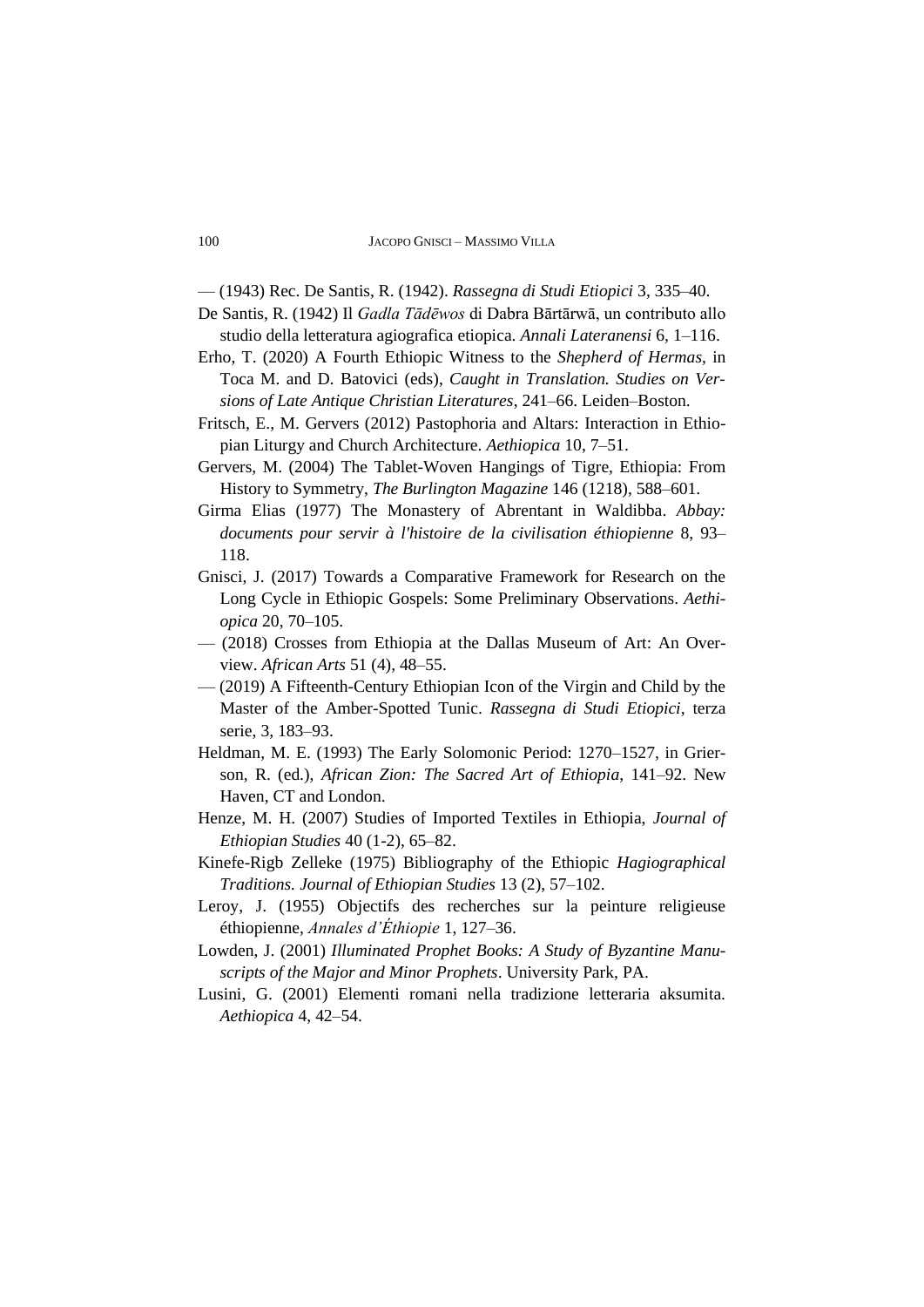- (2015) Il "paesaggio ecclesiastico" in Etiopia. Riflessioni intorno a un recente contributo. *Annali dell'Università degli Studi di Napoli "L'Orientale"* 75, 193–206.
- Marrassini, P. (1981) *Gadla Yohannes Mesraqawi. Vita di Giovanni L'Orientale. Edizione critica con introduzione e traduzione annotata* (Quaderni di Semitistica 10). Firenze.
- McKenzie, J. S. and F. Watson (2016) *The Garima Gospels: Early Illuminated Gospel Books from Ethiopia* (Manar Al-Athar Monograph 3). Oxford.
- Mercier, J. and C. Lepage (2005) *Art éthiopien: les églises historiques du Tigray / Ethiopian Art: Ancient Churches of Tigrai*. Paris.
- Mercier, J. and C. Lepage (2012) *Lalibela, Wonder of Ethiopia: The Monolithic Churches and their Treasures*, trans. Jennifer White-Thévenot and Jane Degeorges. London.
- Nosnitsin, D. (2013*a*) *Churches and Monasteries of Tǝgray: A Survey of Manuscript Collections* (Supplement to Aethiopica 1). Wiesbaden.
- Nosnitsin D., ed. (2013*b*) *Ecclesiastic Landscape of North Ethiopia: Proceedings of the International Workshop* Ecclesiastic Landscape of North Ethiopia: History, Change and Cultural Heritage*. Hamburg, July 15-16, 2011* (Supplement to Aethiopica 2). Wiesbaden.
- Phillipson, D. W. (2009) *Ancient Churches of Ethiopia: Fourth-Fourteenth Centuries*. New Haven, CT.
- Plant, R. (1985) *Architecture of the Tigre, Ethiopia*. Worcester.
- Pogossian, Z., E. Vardanyan, eds (2019) *The Church of the Holy Cross of Ałt'amar: Politics, Art, Spirituality in the Kingdom of Vaspurakan* (Armenian Texts and Studies 3). Leiden and Boston, MA.
- Villa, M. (2018) Monastic Libraries in Eritrea: An Agenda for the Future. *Rassegna di Studi Etiopici*, terza Serie, 2, 157–81.
- Wion, A. and C. Bosc-Tiessé (1998) Inventaire des peintures datées du xvii<sup>e</sup> au début du xix<sup>e</sup> siècles : questions sur l'art gondarien (Éthiopie). *Cahiers du Centre de Recherches Africaines* 9, 215–42.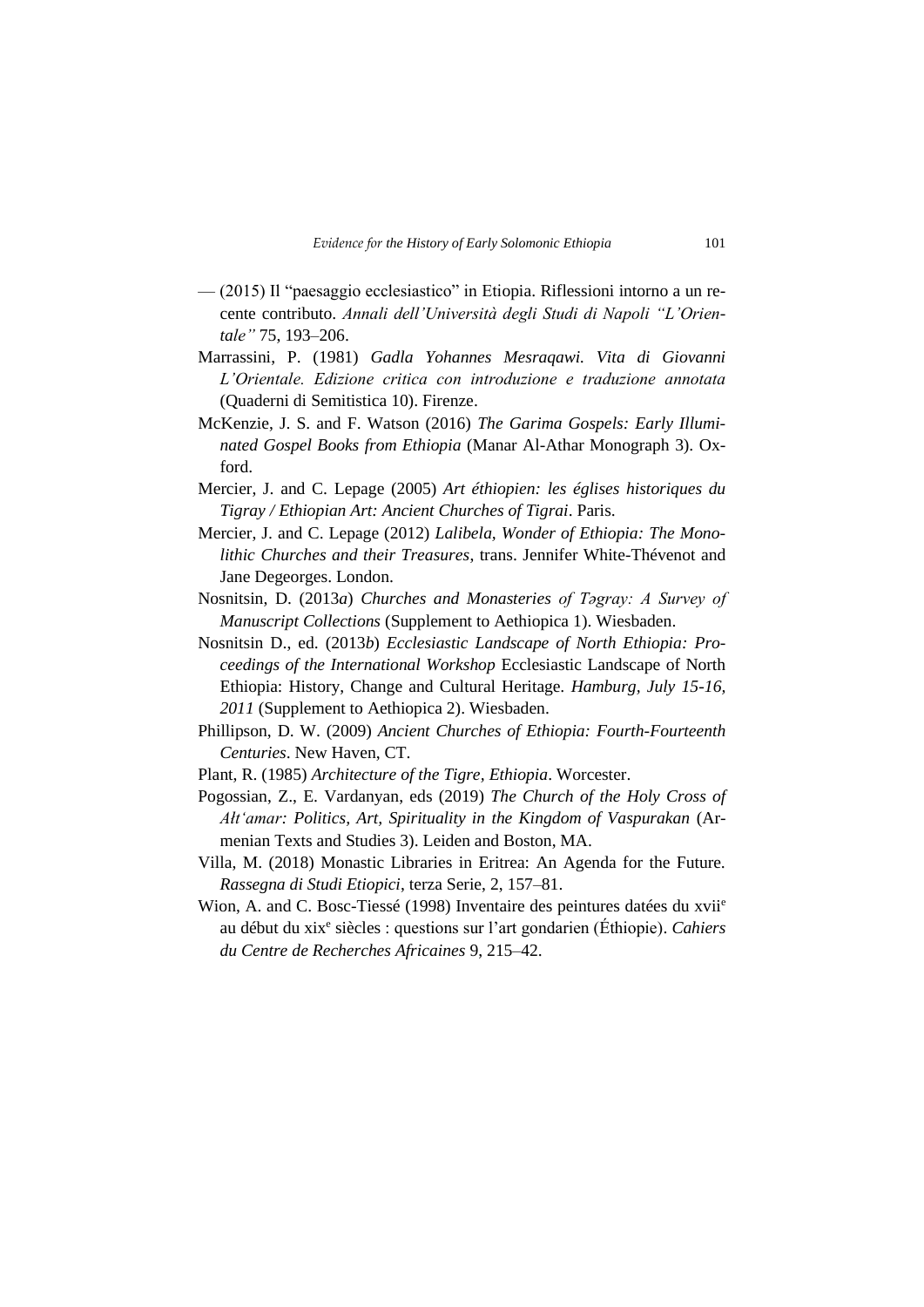

Fig. 1 – An unidentified saint, Gäbrə'el Wäqen, 15<sup>th</sup> century (?) (Photo: Jacopo Gnisci)



Fig. 2 – Map of Q<sup>w</sup>älla Tämben (courtesy of Luisa Sernicola)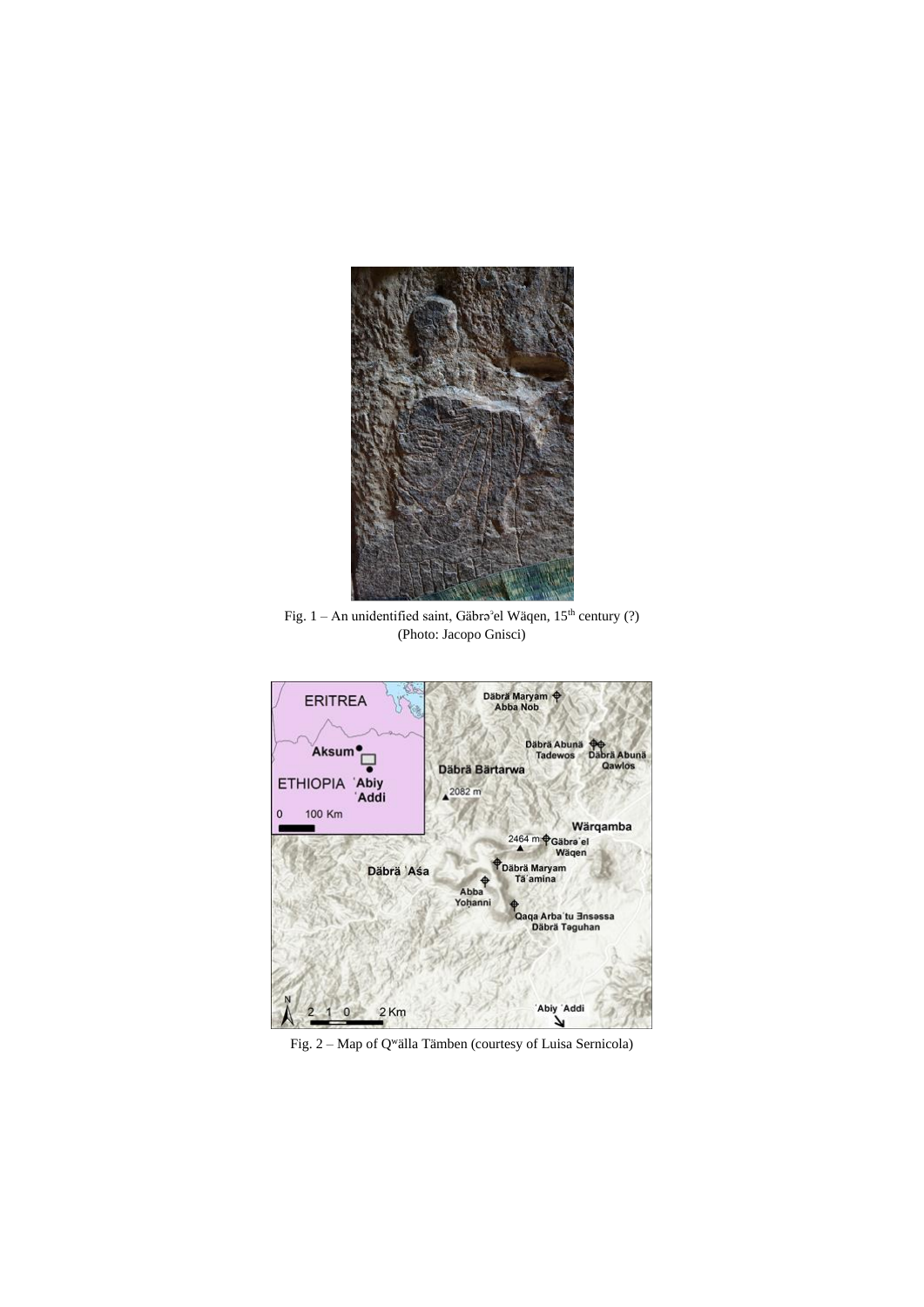

Fig. 3 – The entrance to the hypogeum of Gäbrǝ<sup>3</sup>el Wäqen (Photo: Jacopo Gnisci)



Fig. 4 – The pillar used for prayer by Dana'el of Wäqen (Photo: Jacopo Gnisci)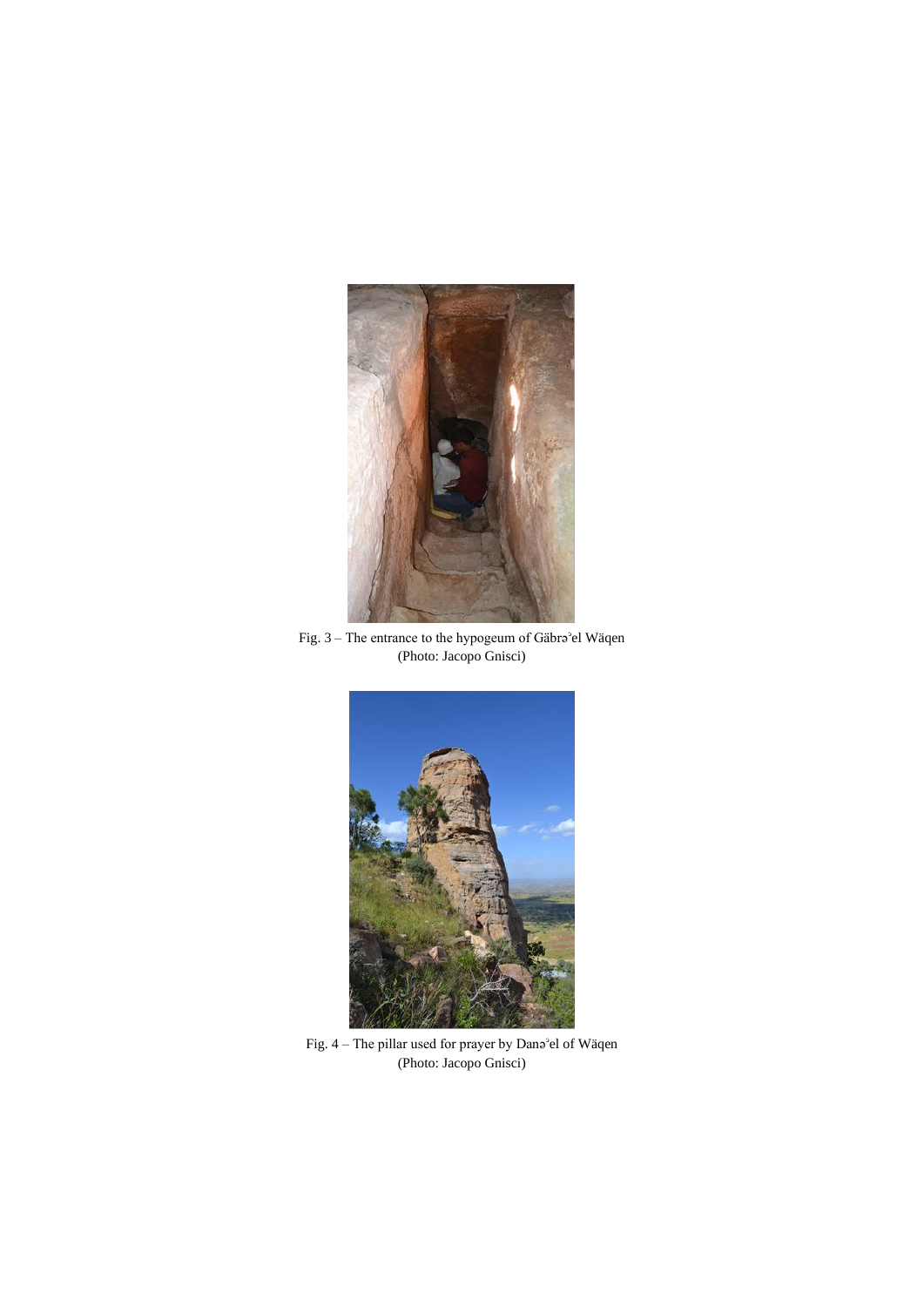

Fig. 5 – Interview with the monk Abba Tadewos Ḫaylu, to whom we espress our gratitude (Photo: Massimo Villa)



Fig. 6 – A plan of the Church of Gäbrǝ'el Wäqen (image from: Ruth Plant 1985)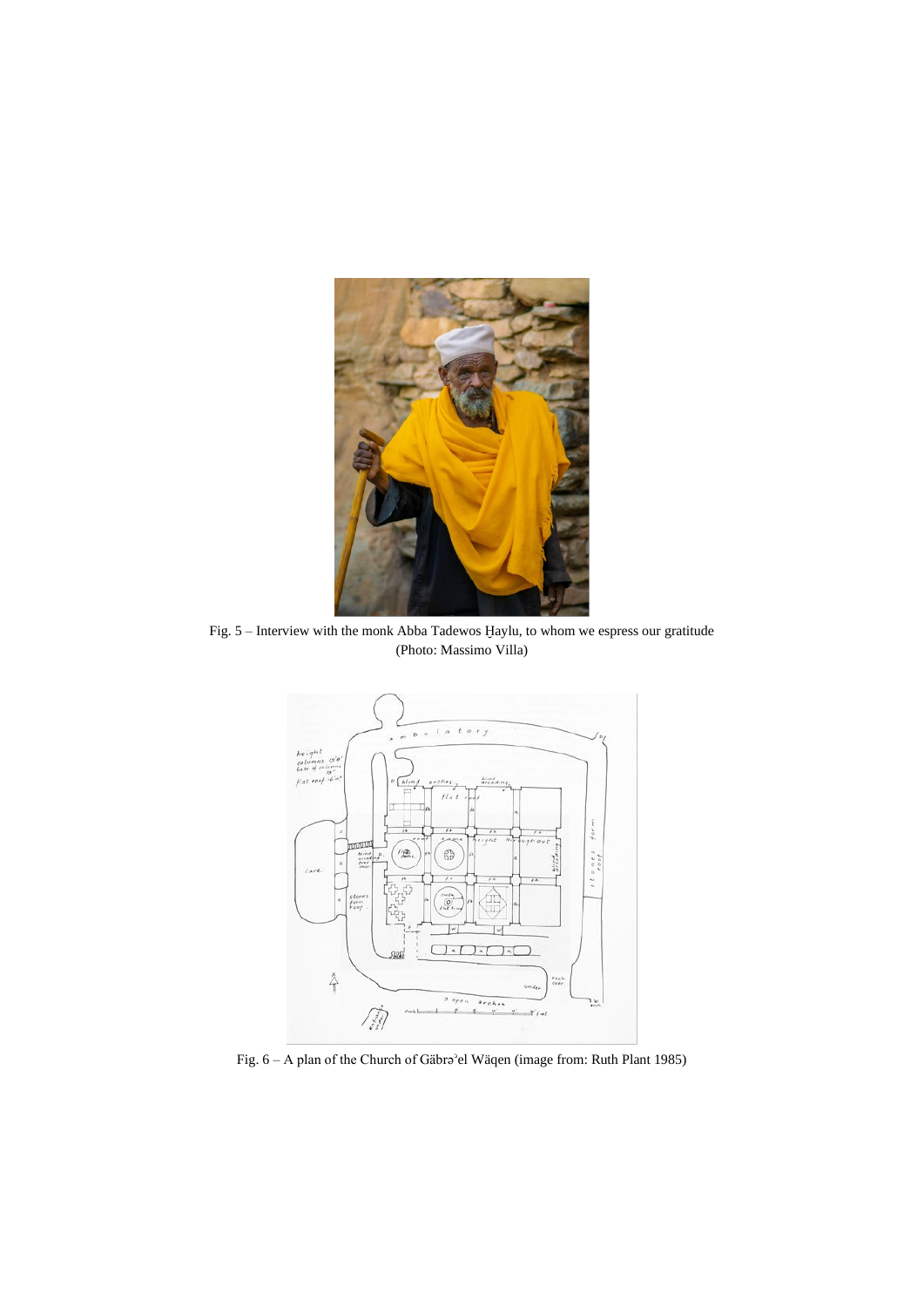

Fig. 7 – The trench leading to the Church of Gäbrǝ'el Wäqen,  $15<sup>th</sup>$  century (?) (Photo: Jacopo Gnisci)



Fig. 8 – Carved figure from Betä Golgota,  $12<sup>th</sup>$ –15<sup>th</sup> century (?) (Photo: Martijn Munneke, Creative Commons)